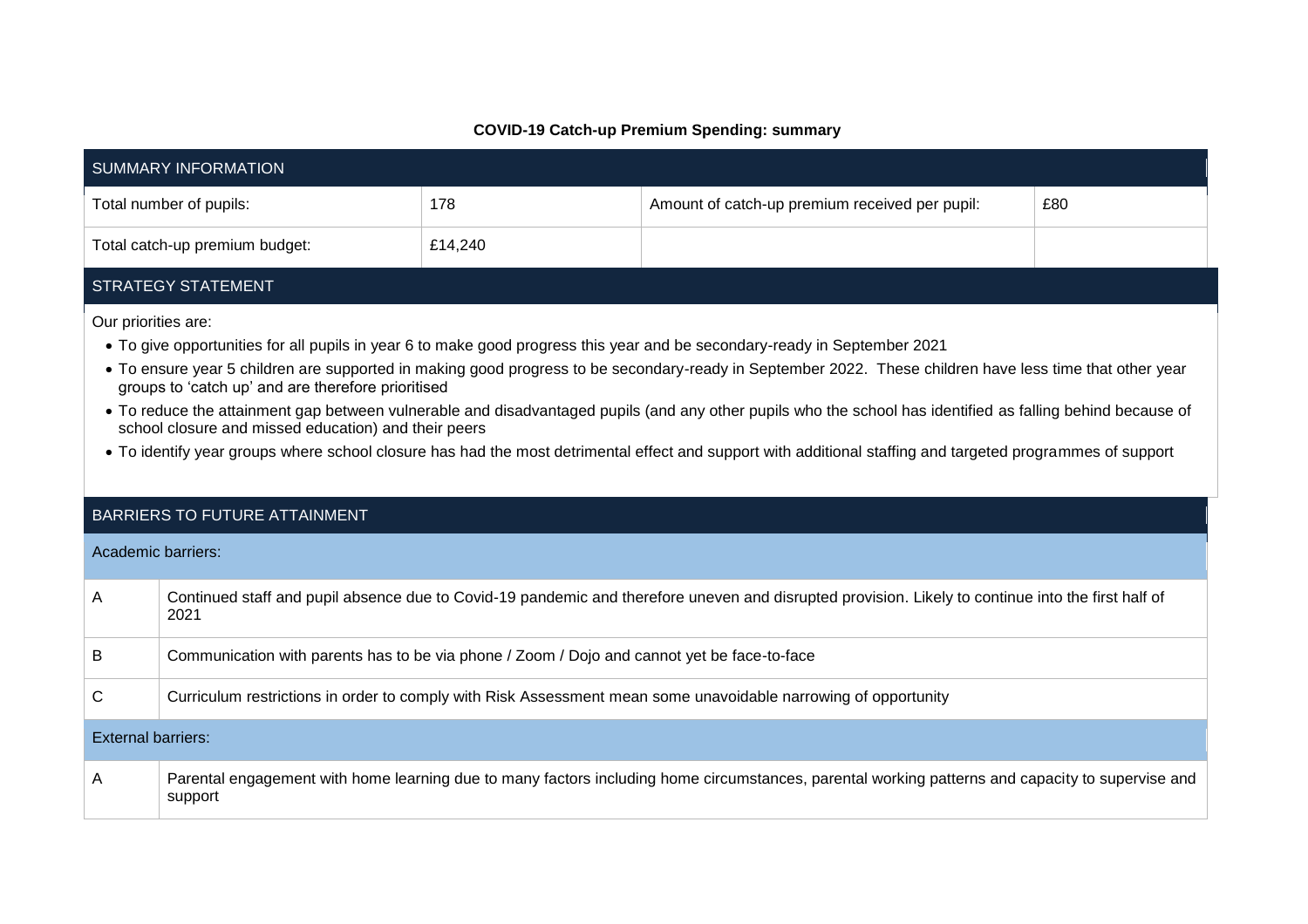## [Type here]

| SUMMARY INFORMATION |                                                                                                                                                                      |  |  |  |
|---------------------|----------------------------------------------------------------------------------------------------------------------------------------------------------------------|--|--|--|
| B                   | Lack of available internet capacity and IT resources in homes to support learning, particularly where parents working from home and more than one<br>child in family |  |  |  |
| ⊥ C                 | School's capacity to react to new government requirements (eg potential need to test pupils)                                                                         |  |  |  |

## **Planned expenditure for current academic year**

| Action                                                                                                                                                                   | Intended outcome and success criteria                                                                                                                                                                                                                                                                                                                                                                                                                                                                                                       | <b>Staff Lead</b>                  | <b>Review Date</b>                      |
|--------------------------------------------------------------------------------------------------------------------------------------------------------------------------|---------------------------------------------------------------------------------------------------------------------------------------------------------------------------------------------------------------------------------------------------------------------------------------------------------------------------------------------------------------------------------------------------------------------------------------------------------------------------------------------------------------------------------------------|------------------------------------|-----------------------------------------|
| Baseline assessments<br>to identify gaps in<br>learning                                                                                                                  | School to have a good understanding of where gaps are for individual pupils and cohorts and<br>target support where most needed                                                                                                                                                                                                                                                                                                                                                                                                             | All staff                          | Oct 2020                                |
| Additional learning<br>support staff employed<br>specifically to support<br>teachers in catch up<br>work                                                                 | Identified pupils and year groups will have made good progress this year                                                                                                                                                                                                                                                                                                                                                                                                                                                                    | Head and<br>all staff              | Feb and May<br>2021                     |
| Recovery curriculum<br>planned for Maths and<br>English for each year<br>group. Objectives have<br>been identified as not<br>taught or taught but not<br>fully embedded. | Pupils will experience the curriculum for their current year group but gaps have been identified<br>and catch up opportunities are planned into the daily curriculum. Teachers have a good<br>understanding that pupils still need to work towards greater depth where they can and know<br>they should not 'hold pupils back' where pupils have a good understanding of the year group<br>curriculum.<br>All pupils should make good progress from starting points.<br>Identified 'gaps' should be filled by the end of the academic year. | All staff led<br>by deputy<br>head | Feb and May<br>2021 (formal<br>reviews) |
| Recovery curriculum<br>taught alongside a<br>broad and ambitious<br>curriculum.                                                                                          | Where the Covid Risk assessment allows, pupils are experiencing as broad and balanced<br>curriculum as possible. The risk assessment is reviewed regularly with the view to achieving as<br>normal a balance of opportunities as possible by the end of this academic year.<br>The aim is to support the children's academic, spiritual, physical, creative and emotional<br>development in tandem as the school usually aims to do                                                                                                         | All staff led<br>by head           | Termly reviews                          |